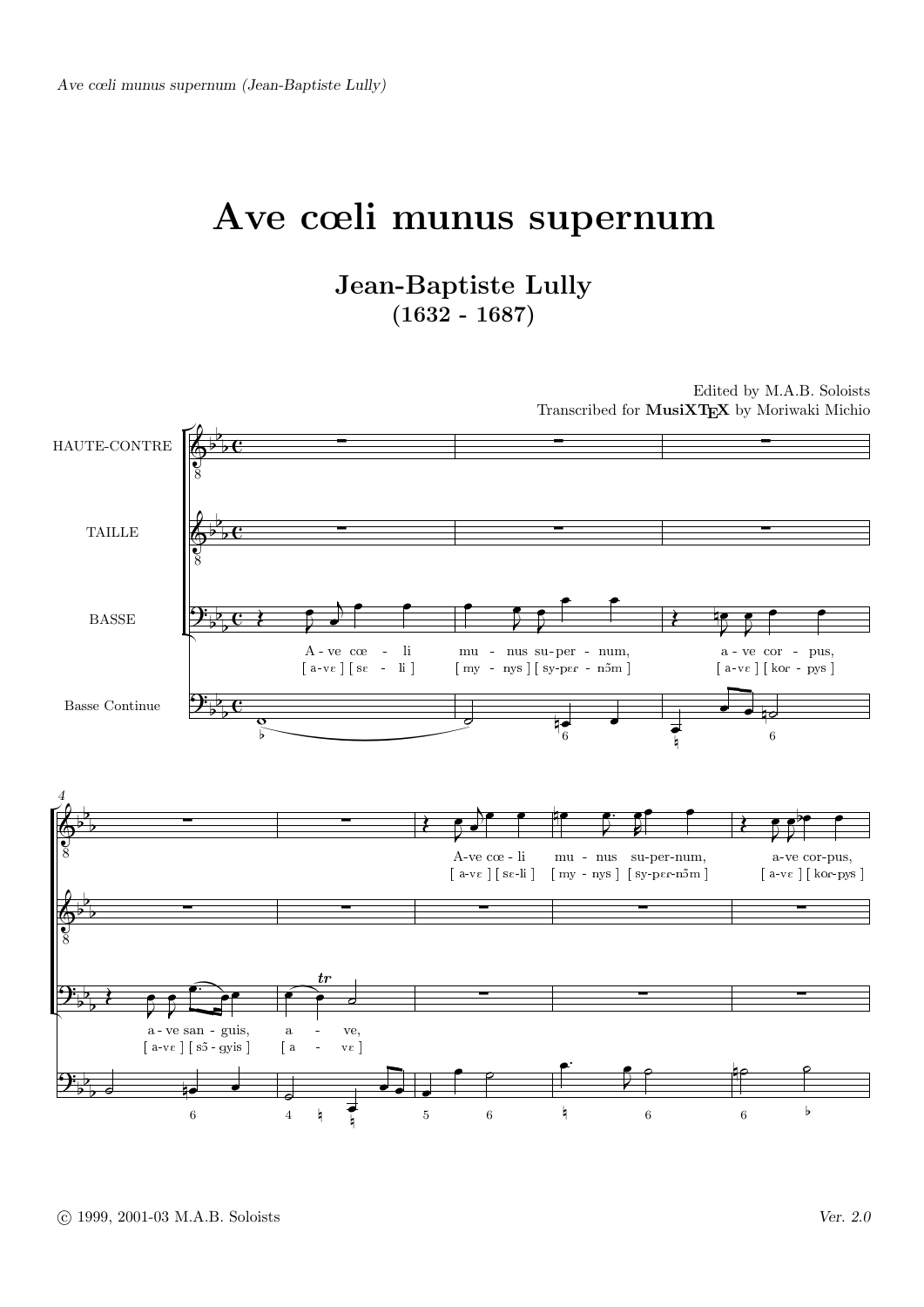

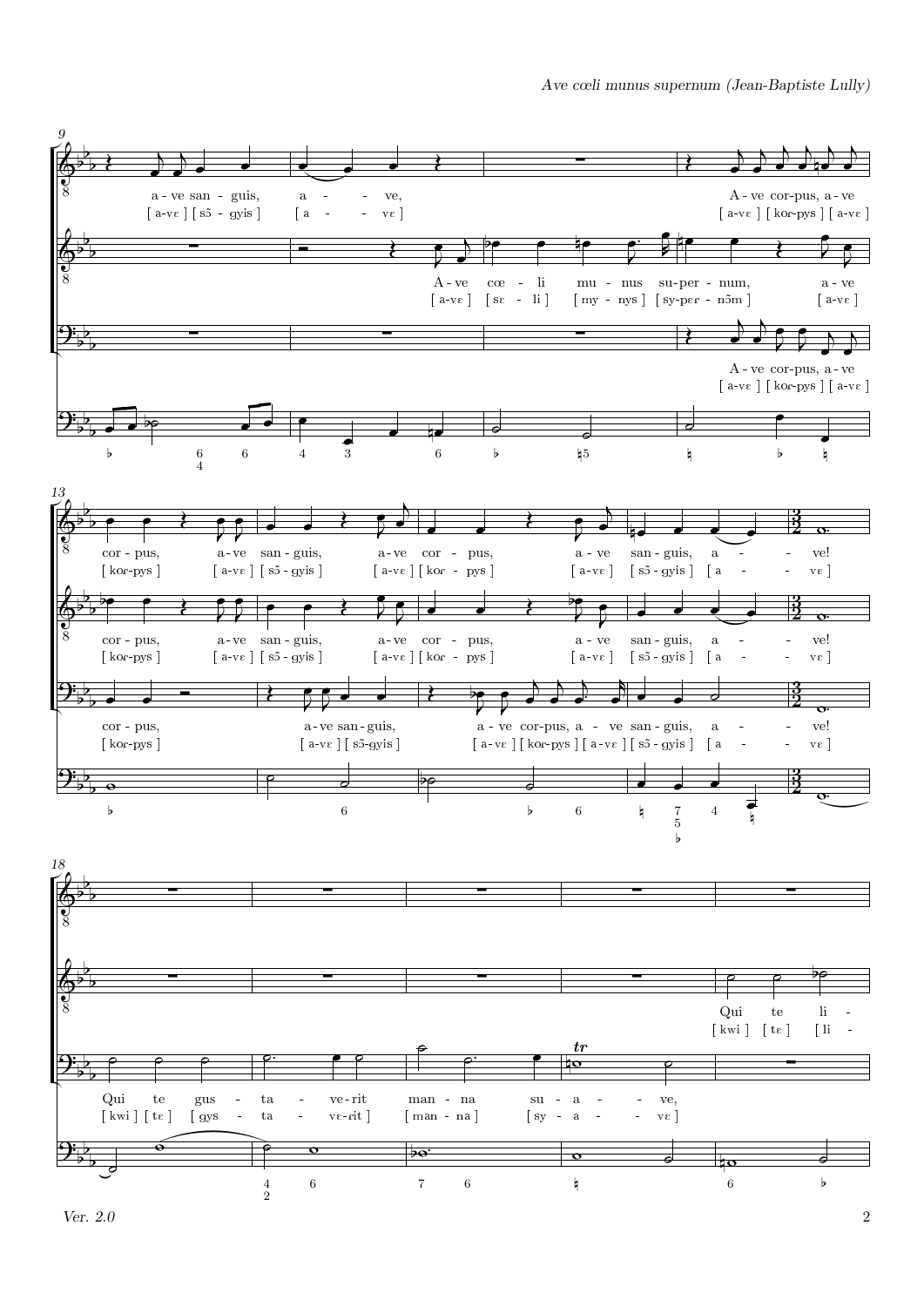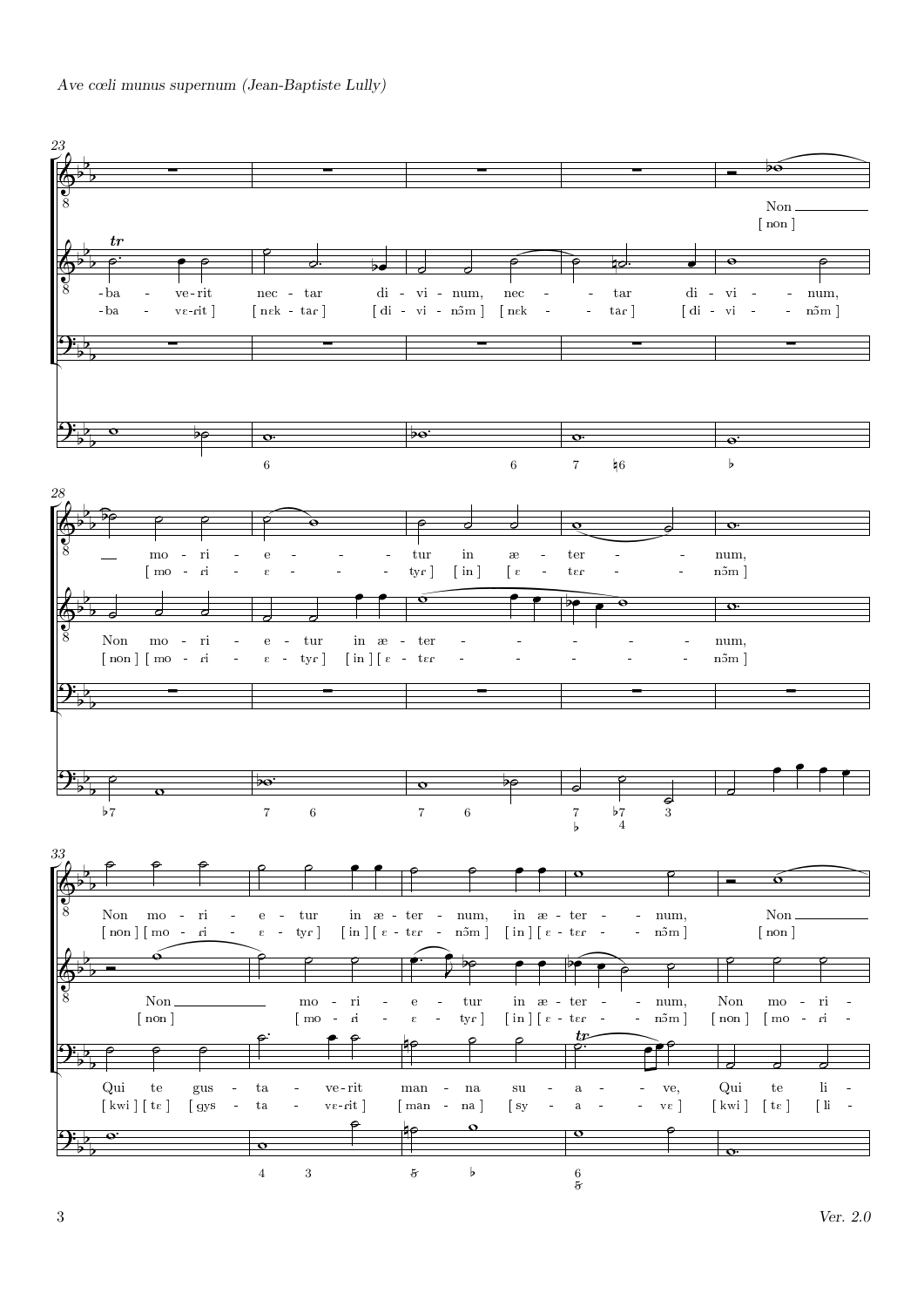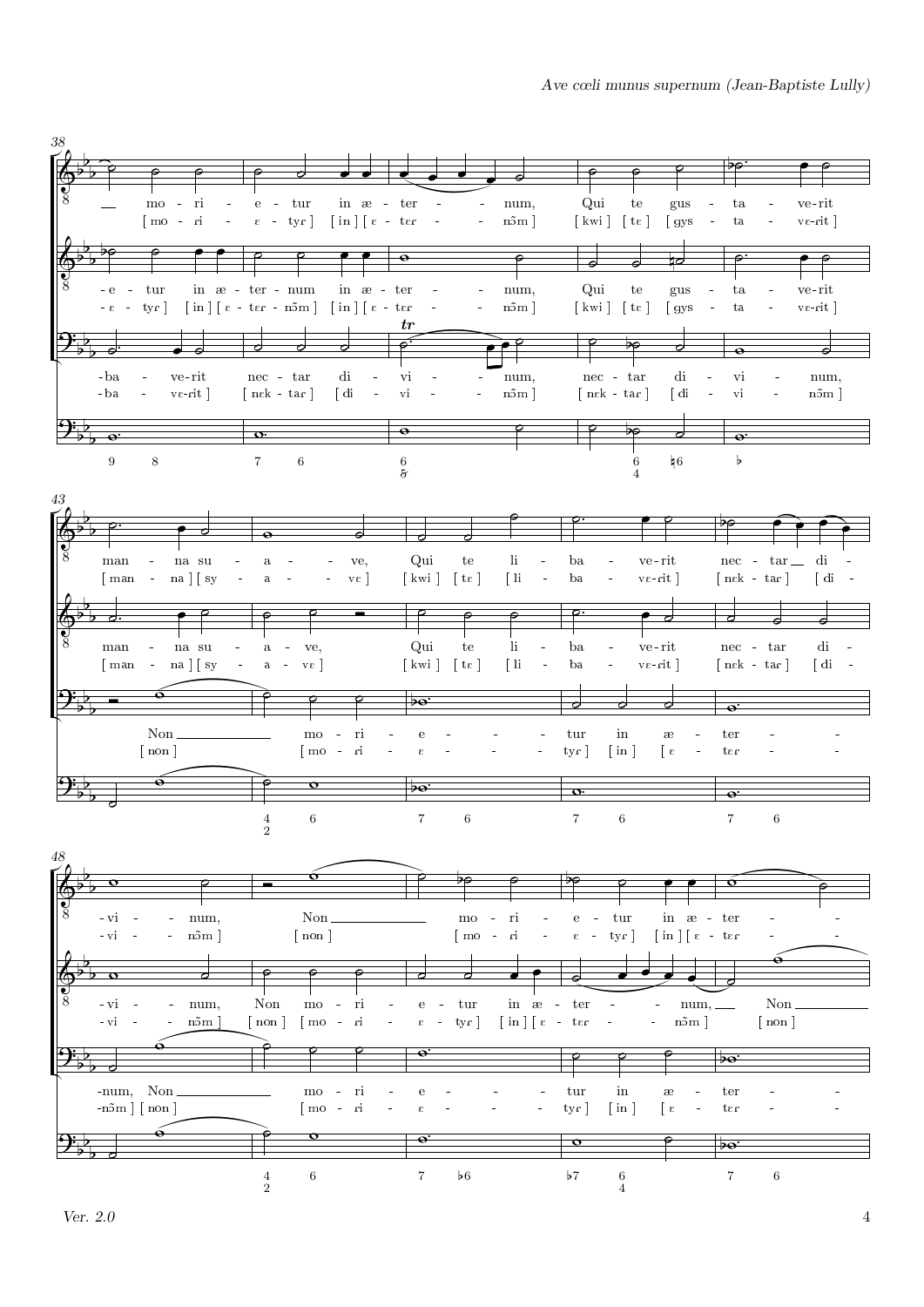Ave cœli munus supernum (Jean-Baptiste Lully)



 $5 \t\t\t Ver. 2.0$